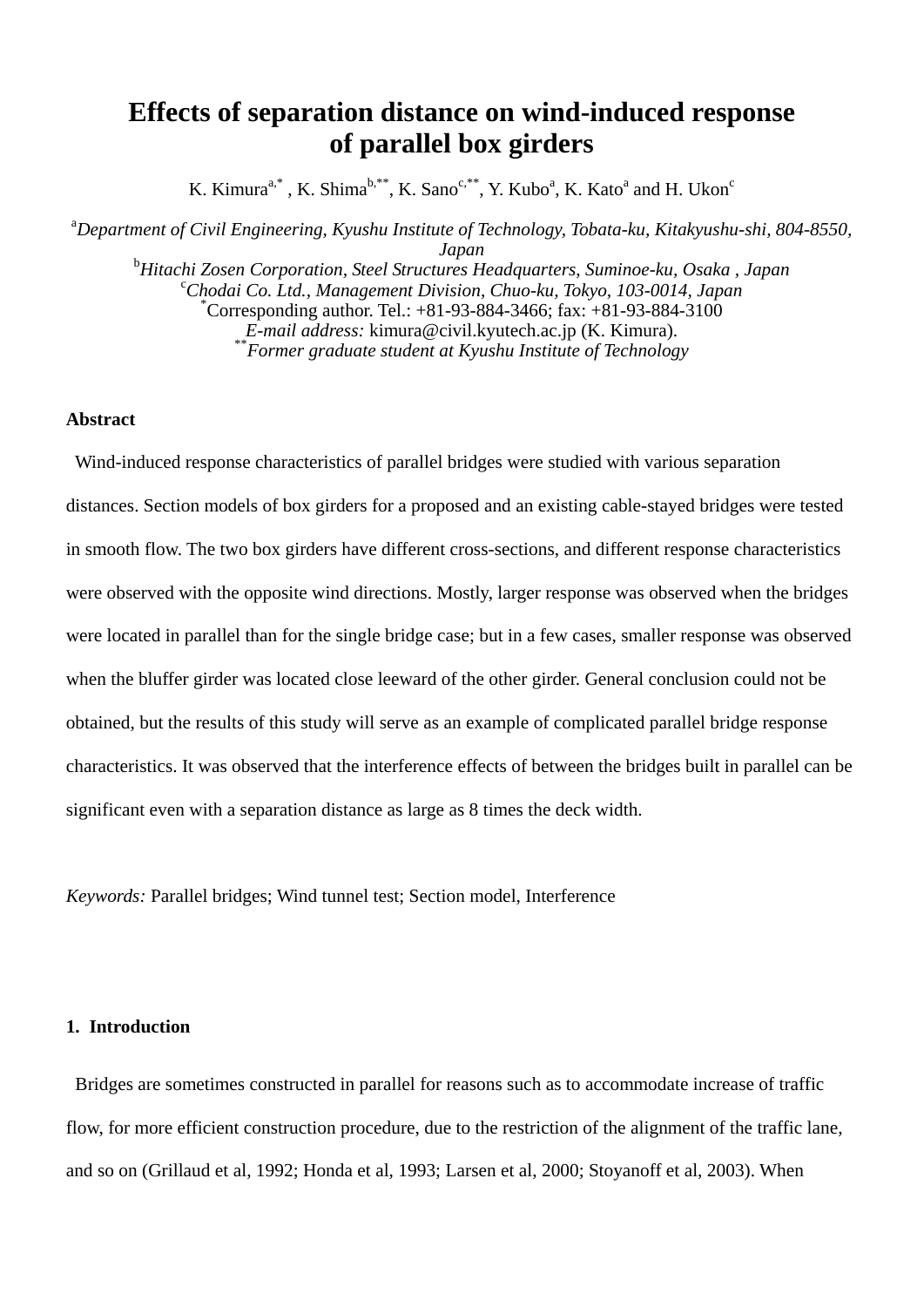bridges are located in parallel, their wind-induced responses generally become more complicated due to the aerodynamic interference than a single bridge; therefore careful consideration for the wind resistance is necessary.

 In this study, wind-induced responses of an existing box-girder cable-stayed bridge and a proposed bridge located parallel to the existing bridge were experimentally studied. It is difficult to have a general conclusion about the response characteristics of bridges built in parallel, but an effort was made show an example of how complicated the response characteristics and the effects of the separation distance can be.

## **2. Experimental setup**

 A wind tunnel with a closed circuit test section of 1070 mm wide by 1070 mm high was used. Experiments were conducted in smooth flow and with zero angle of attack. Section models with scale of 1/60 were elastically supported to allow heaving 1DOF motion for the existing bridge model, and heaving and torsional 2DOF motion for the newly proposed bridge model. The torsional natural frequency of the existing bridge is 2.1 times larger than that of the new bridge, and the wind-induced torsional motion of the existing bridge was considered to be insignificant; therefore only the heaving degree of freedom was considered for the existing bridge. Configurations of the models are shown in Fig. 1 and model characteristics are shown in Table 1. Structural damping was set at very small value so that the response characteristics can be studied in detail. The existing bridge has bluffer girder cross-section as compared with the new bridge girder. Model width including corner vanes and fairings were 215.6 and 296.6 mm for the existing and new bridges, respectively. The separation distance *X* was changed so that *X*/*B* was 2, 4, 6, and 8. The wind direction was changed from left and right direction in Fig. 1 so that the existing bridge became windward and leeward of the new bridge, and vice versa for the new bridge. Also the response was taken for the isolated existing or new bridges.

#### **3. Experimental results**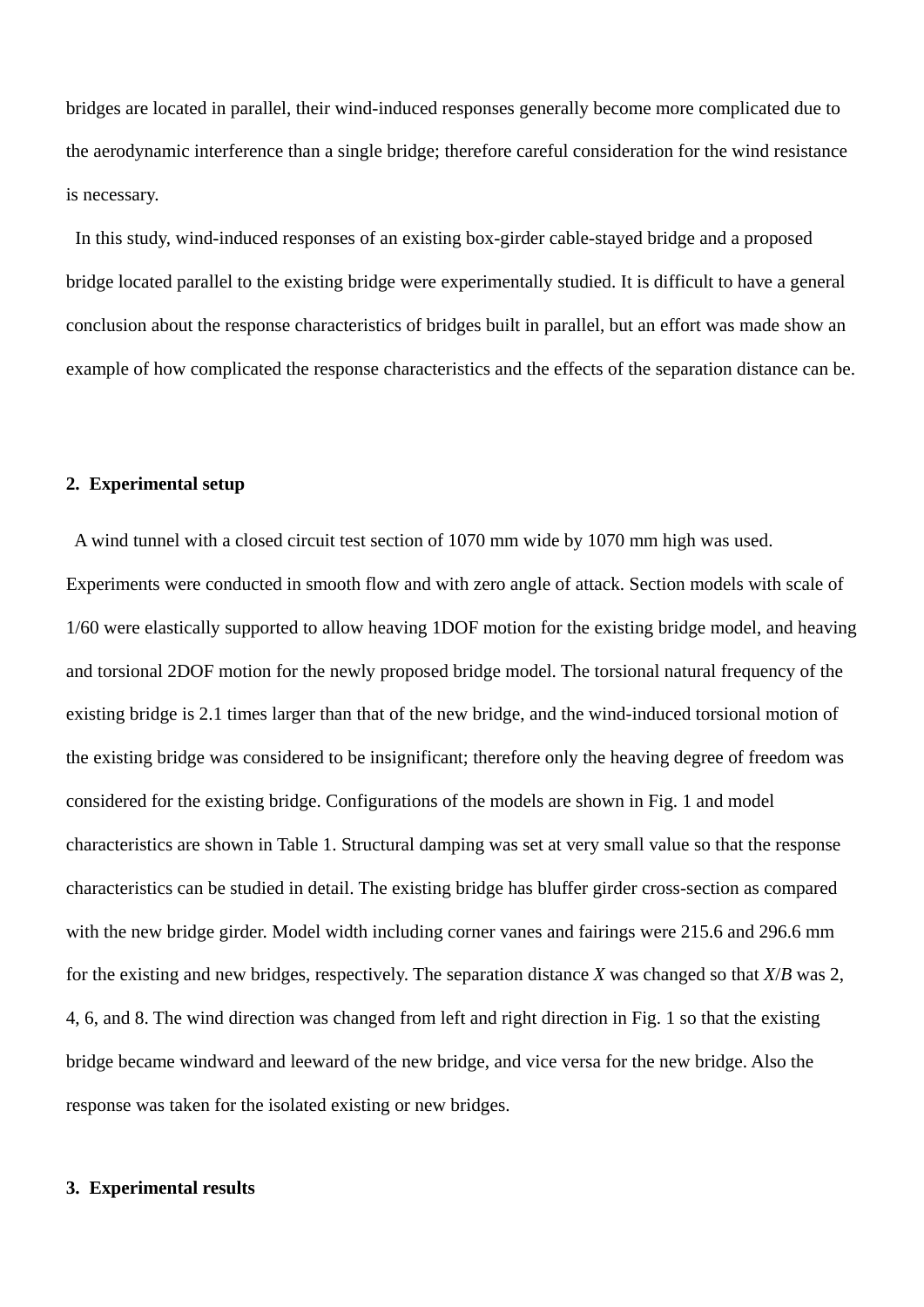#### *3.1. Heaving response of windward girder*

 Heaving responses of the existing and new bridges when they were located windward of the other bridge are shown in Figs. 2 and 3. Vortex-induced vibration occurred at around *Vr* = 7 for both single and parallel bridges. The maximum amplitudes of the vibration are plotted against the separation distance *X*/*B* in Fig. 4. For the existing bridge, the response amplitude did not change very much with *X*/*B*, and it was nearly the same with that of the single bridge. On the other hand, much larger response amplitude was observed for the parallel new bridge with  $X/B = 2$  and it decreased with larger  $X/B$ .

 These different characteristics may be explained by the different bluffness of the girders; the less bluff new bridge girder did not affect the response of bluff windward existing bridge girder; but the bluff existing bridge girder did affect the response of the windward new bridge girder with an amplification of the response when they were closely located.

#### *3.2. Heaving response of leeward girder*

 Heaving responses of the bridges when they were located leeward of the other bridge are shown in Figs. 5 and 6. Limited-range-type wind-induced response was observed at around *Vr* = 10 and the wind speed with maximum response amplitude for the leeward bridge was slightly higher than that of the single bridge. The leeward girder response showed beating and the response amplitude in the figures was taken as the square-root two times the r.m.s. amplitude. The maximum amplitudes of the vibration are plotted against the separation distance *X*/*B* in Fig. 7. For the existing bridge, the response amplitude was about 1/3 of the single bridge when  $X/B = 2$  and it increased with larger  $X/B$ ; with  $X/B = 6$  and 8, the response amplitude was nearly the same with that of the single bridge. On the other hand, about two times larger response amplitude was observed for the parallel new bridge and it did not decrease even with larger *X*/*B*  such as  $X/B = 8$ .

 These different characteristics may also be explained by the different bluffness of the girders, but further study is needed for a clear understanding of the mechanism.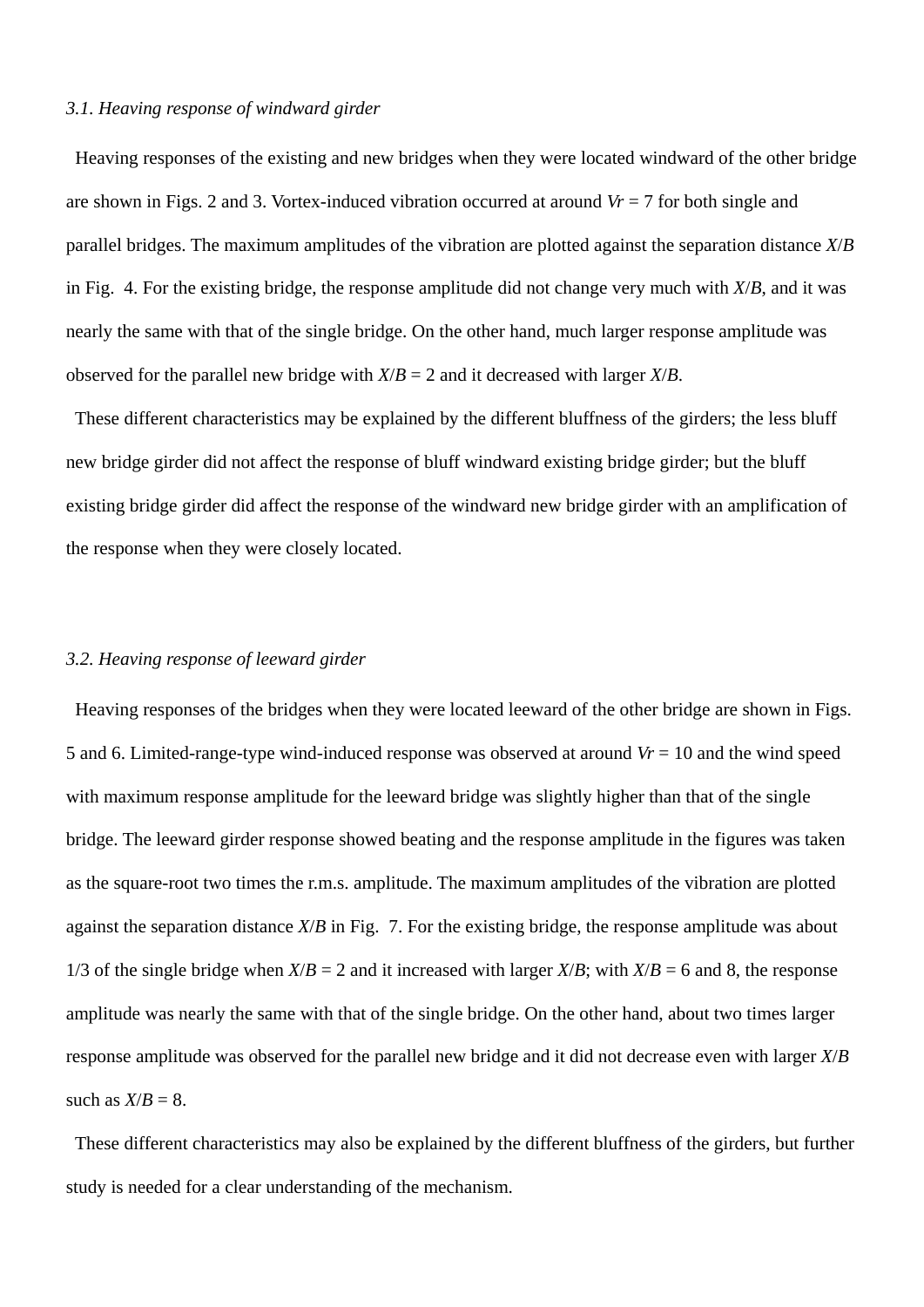#### *3.3. Torsional response of the new bridge girder*

 Torsional response of the new bridge when it was located windward and leeward of the existing bridge is shown in Figs. 8 and 9, respectively. When the new bridge is located windward, dominant windinduced response with limited wind speed range was observed at around  $V = 15$  for most cases, which is the same wind speed as the single bridge. When  $X/B = 2$ , the response amplitude became much smaller and the wind speed with maximum response became  $Vr = 13$ . With  $X/B = 4$ , 6, and 8, limited-range-type response at around *Vr* = 6 became significant.

 For the new bridge located leeward of the existing bridge, clearly different torsional response from the single bridge was observed. With  $X/B = 2$ , only small amplitude response was observed at around  $Vr = 8$ . With  $X/B = 4$ , 6 and 8, limited-range-type response was observed at around  $V = 13$ , which is lower than that with the single bridge.

## **4. Discussions**

 In order to clarify the response characteristics in detail, effects of the motion of the windward new bridge on the leeward existing bridge response were studied for a few cases as example.

The heaving response time histories of the bridges at  $V = 7.9$  with  $X/B = 2$  are shown in Fig. 10. When the windward new bridge motion was restricted, the beating motion of leeward existing bridge changed to pure sinusoidal motion, and the response amplitude increased. Therefore, it is implied that the motion of windward new bridge suppressed the leeward existing bridge response. This is opposite to the behaviour observed in a previous research where the windward girder motion enhanced the leeward girder response (Shino et al, 1989).

On the other hand, for  $X/B = 4$  case, leeward existing bridge response amplitude did not change very much with restriction of windward bridge motion (Fig. 11); and for  $X/B = 6$  case, leeward bridge response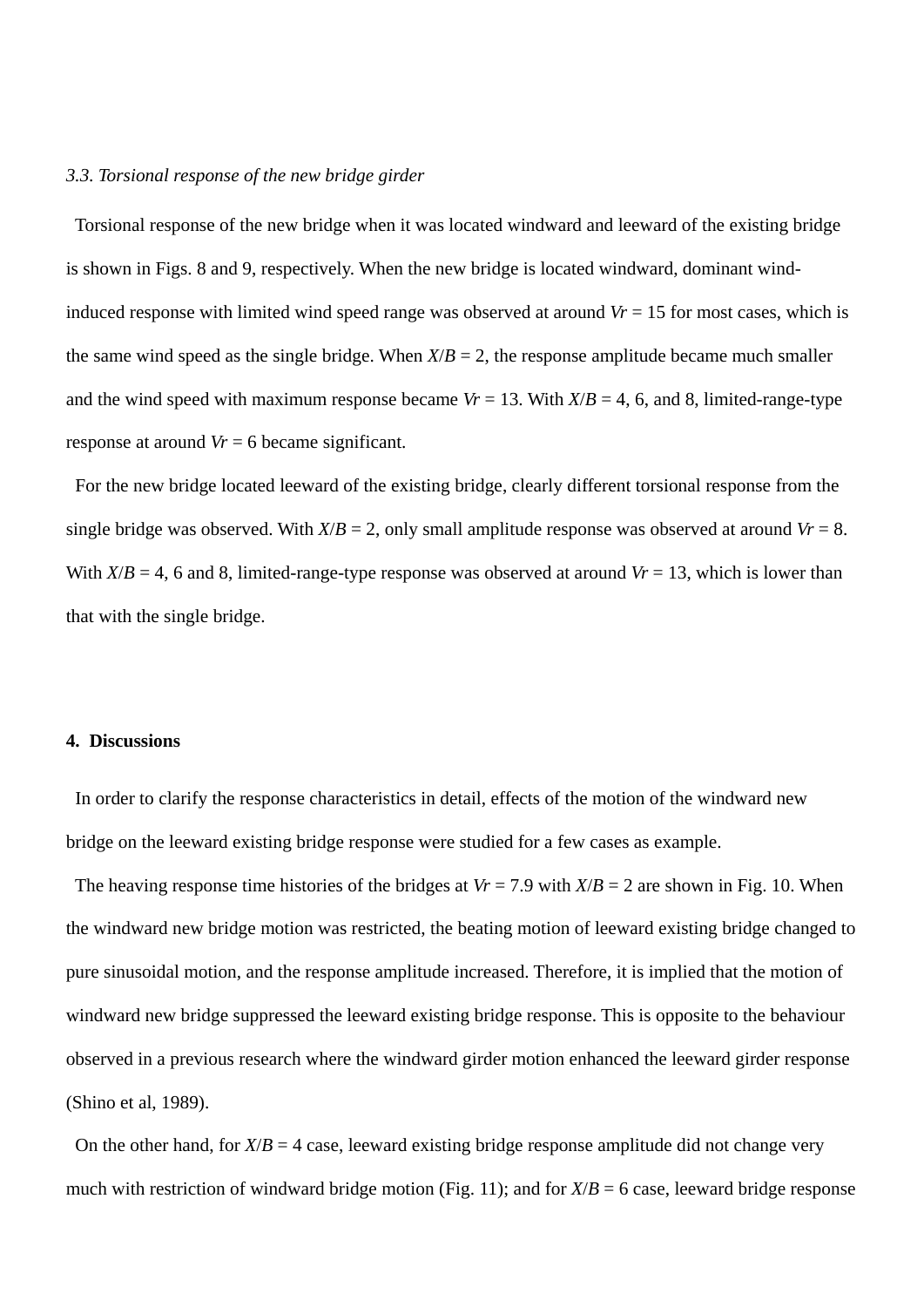amplitude increased with the restriction of the windward bridge, but not as much as  $X/B = 2$  case (Fig. 12).

 The above observation shows that the effects of windward bridge motion are complicated, and they apparently depend on the separation distance. Because the windward bridge motion had the significant influence on the leeward bridge response, it is recommended that both bridges are to be modeled aeroelastically in order to accurately study their interference effects of parallel bridges in general.

#### **5. Conclusions**

 Wind-induced response characteristics of two parallel girders with different cross-sectional shape were studied with various separation distances using elastically supported section models. Response characteristics were complicated, which varied with different separation distances and wind directions. Effects of windward bridge motion were studied for a few cases and they also depended on the separation distance. From this study, it was clarified that the effects of parallel bridge can be significant even with a separation distance as large as 8 times the deck width; but in order to obtain general conclusions on the response characteristics of parallel bridges, further studies are needed.

### **References**

Grillaud, G., Chauvin, A., Bietry, J., 1992. Comportement dynamique d'un Pont Haubans dans une turbulence de sillage, Journal of Wind Engineering and. Industrial Aerodynamics, 41-44, 1181-1189.

Honda A., Shiraishi, N., Matsumoto, M., Fuse, Y., Sumi, K., Sasaki, N., 1993. Aerodynamic stability of Kansai International Airport Access Bridge, Journal of Wind Engineering and. Industrial Aerodynamics, 49, 533-542.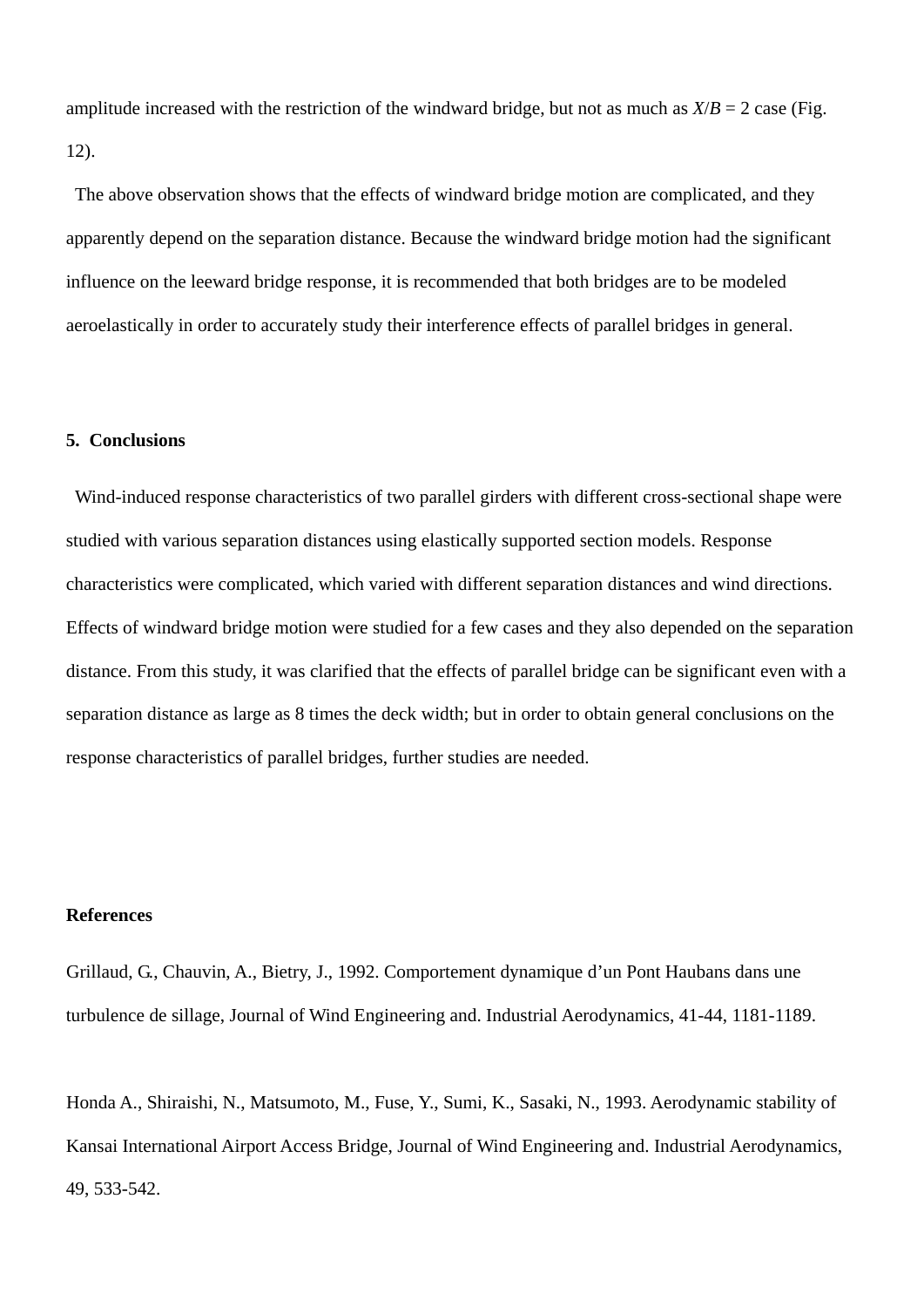Larsen, S.V., Astiz, M.A., Larose, G.L., 2000. Aerodynamic interference between two closely spaced cable supported bridges, in: Proceedings of the 4th International Colloquium on Bluff Body Aerodynamics & Applications, Bochum, 33-37.

Shino, I, Fujino, Y., Ito, M., Ki, K., Odagiri, N., Sakurai, N., 1989. Parallel bridges flutter characteristics observed in a section model test, in: Proceedings of the 44th Annual Congress of JSCE, Part I, 866-867 (in Japanese).

Stoyanoff, S., Kelly, D., Irwin, P., Bryson, J., Abrahams, M., 2003. Aerodynamic stability and wind loads of the Cooper River Bridge replacement, in: Proceedings of the 11th International Conference on Wind Engineering, Rubbock, 147-154.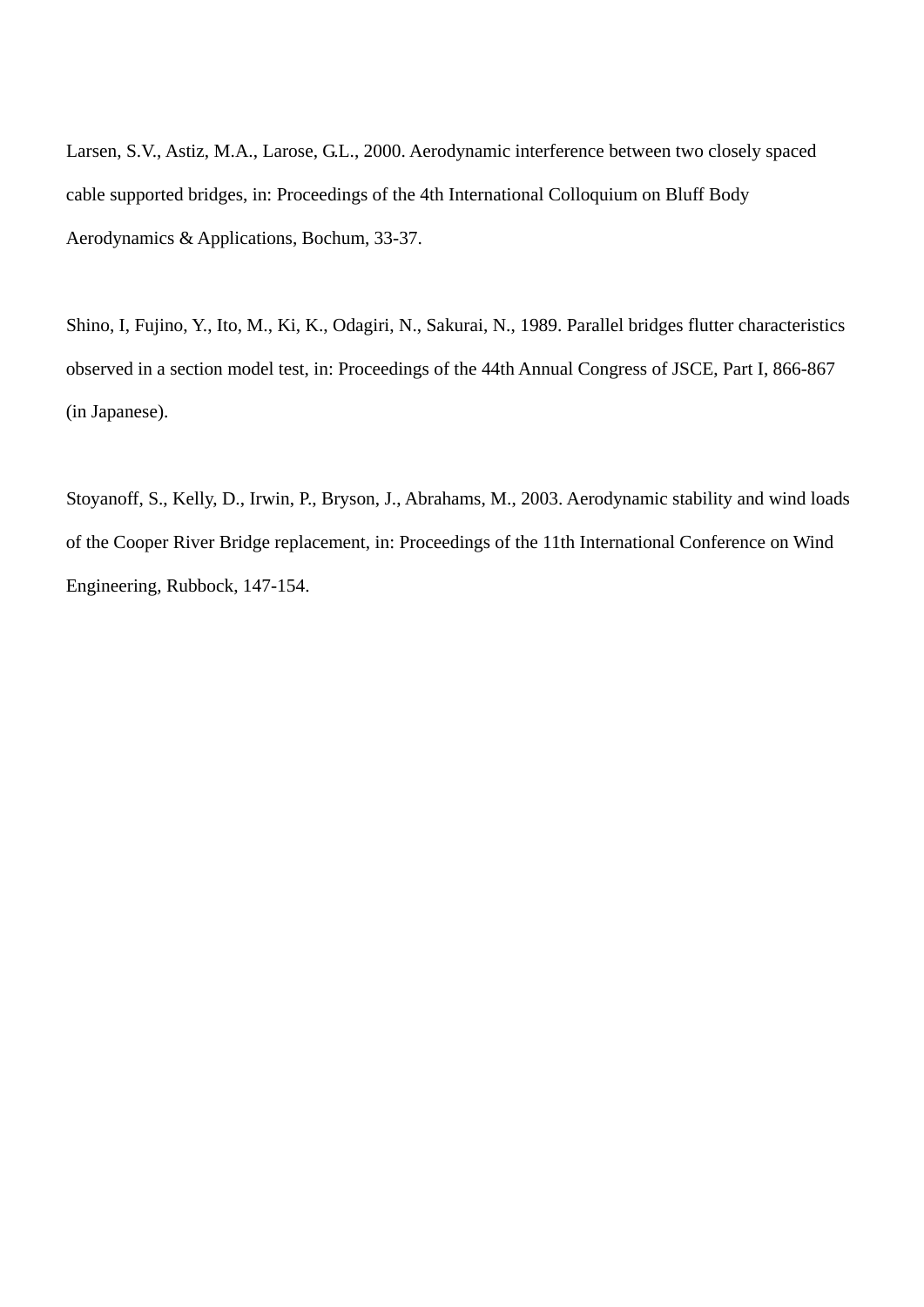## **Figure Captions**

Table 1 Model characteristics

- Fig. 1. Model configuration
- Fig. 2. Heaving response of windward existing bridge
- Fig. 3. Heaving response of windward new bridge

Fig. 4. Maximum heaving response amplitude of windward bridge

Fig. 5. Heaving response of leeward existing bridge

Fig. 6. Heaving response of leeward new bridge

Fig. 7. Maximum heaving response amplitude of leeward bridge

Fig. 8. Torsional response of windward new bridge

Fig. 9. Torsional response of leeward new bridge

Fig. 10. Heaving response time history of parallel bridges when the windward new bridge motion was restricted  $(X/B = 2, Vr = 7.9)$ 

Fig. 11. Heaving response time history of parallel bridges when the windward new bridge motion was restricted  $(X/B = 4, Vr = 7.9)$ 

Fig. 12. Heaving response time history of parallel bridges when the windward new bridge motion was restricted  $(X/B = 6, Vr = 7.9)$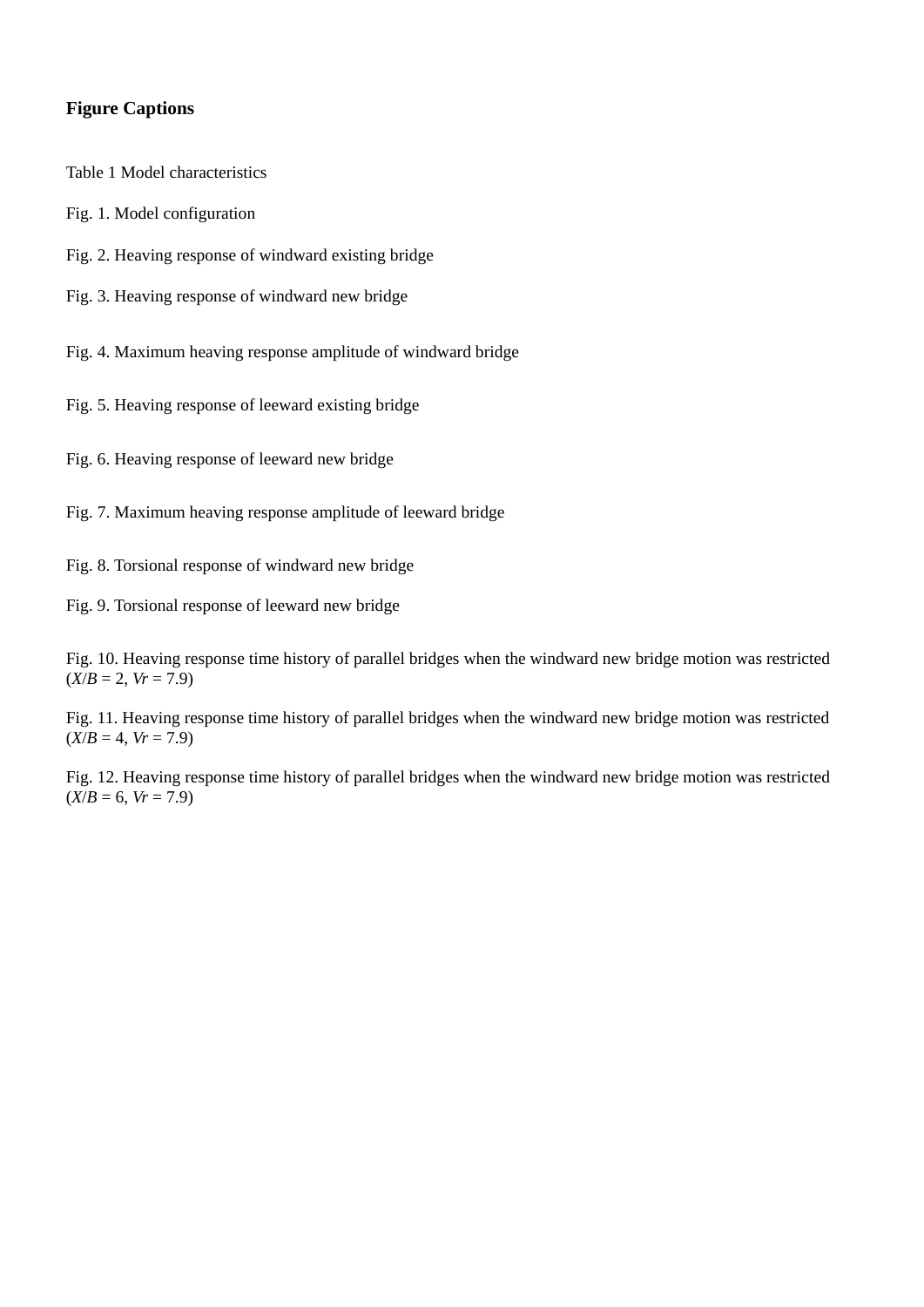### Table 1 Model characteristics

|                                                | Existing bridge          | New bridge      |
|------------------------------------------------|--------------------------|-----------------|
| Width $B'$ , $B$ (mm)                          | 197.6                    | 246.6           |
| Height $D'$ , $D$ (mm)                         | 44.6                     | 45.0            |
| Mass per unit length                           | 1.81                     | 2.99            |
| (kg/m)                                         |                          |                 |
| Polar moment of inertia (kg m <sup>2</sup> /m) | -                        | 0.0305          |
| Heaving natural frequency (Hz)                 | $3.70 - 3.74$            | $3.54 - 3.58$   |
| Torsional natural frequency (Hz)               | ۰                        | $7.71 - 7.84$   |
| Heaving logarithmic decrement                  | $0.004 - 0.008$          | $0.003 - 0.004$ |
| Torsional logarithmic decrement                | $\overline{\phantom{a}}$ | $0.001 - 0.002$ |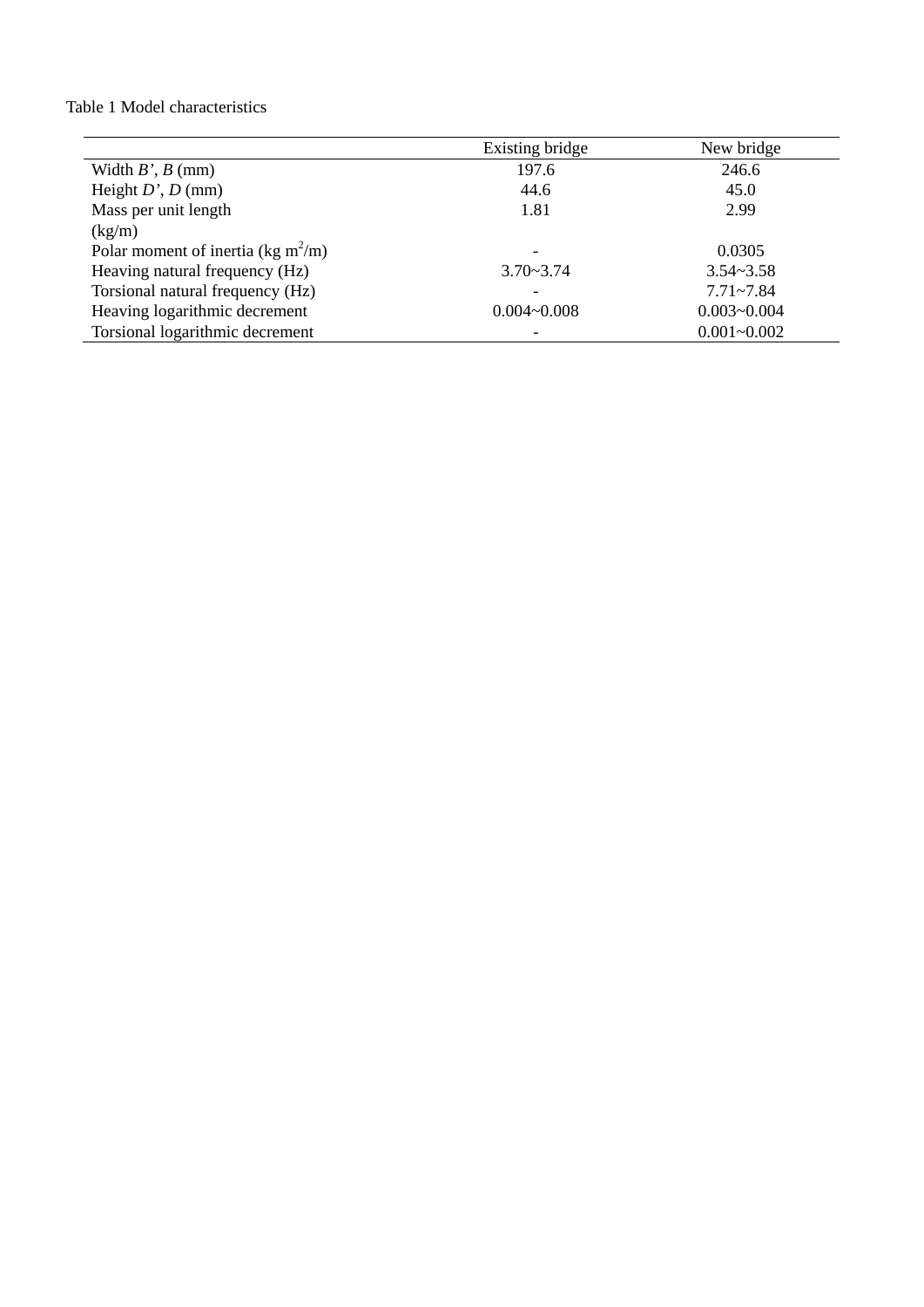

Fig. 1. Model configuration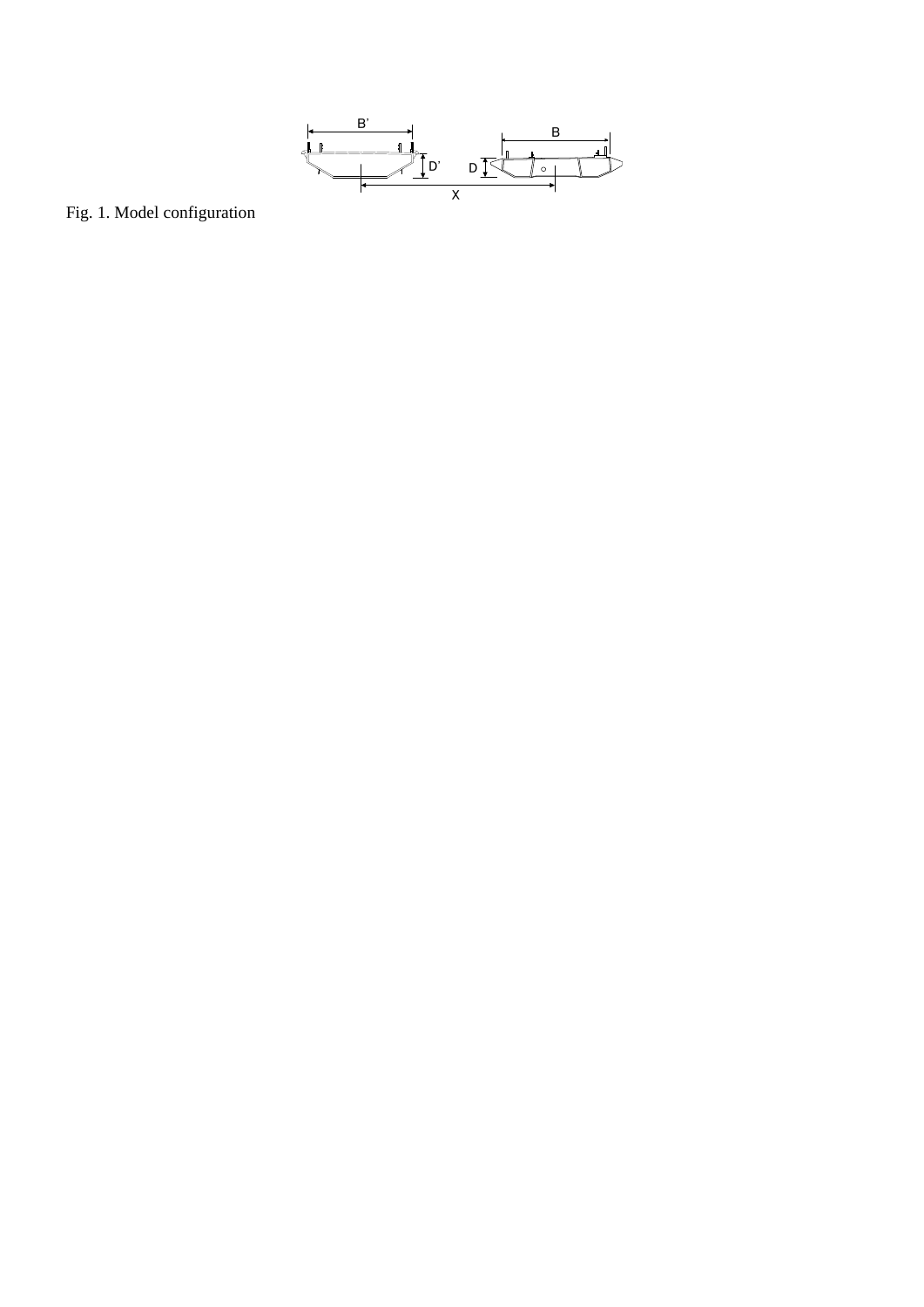

Fig. 2. Heaving response of windward existing bridge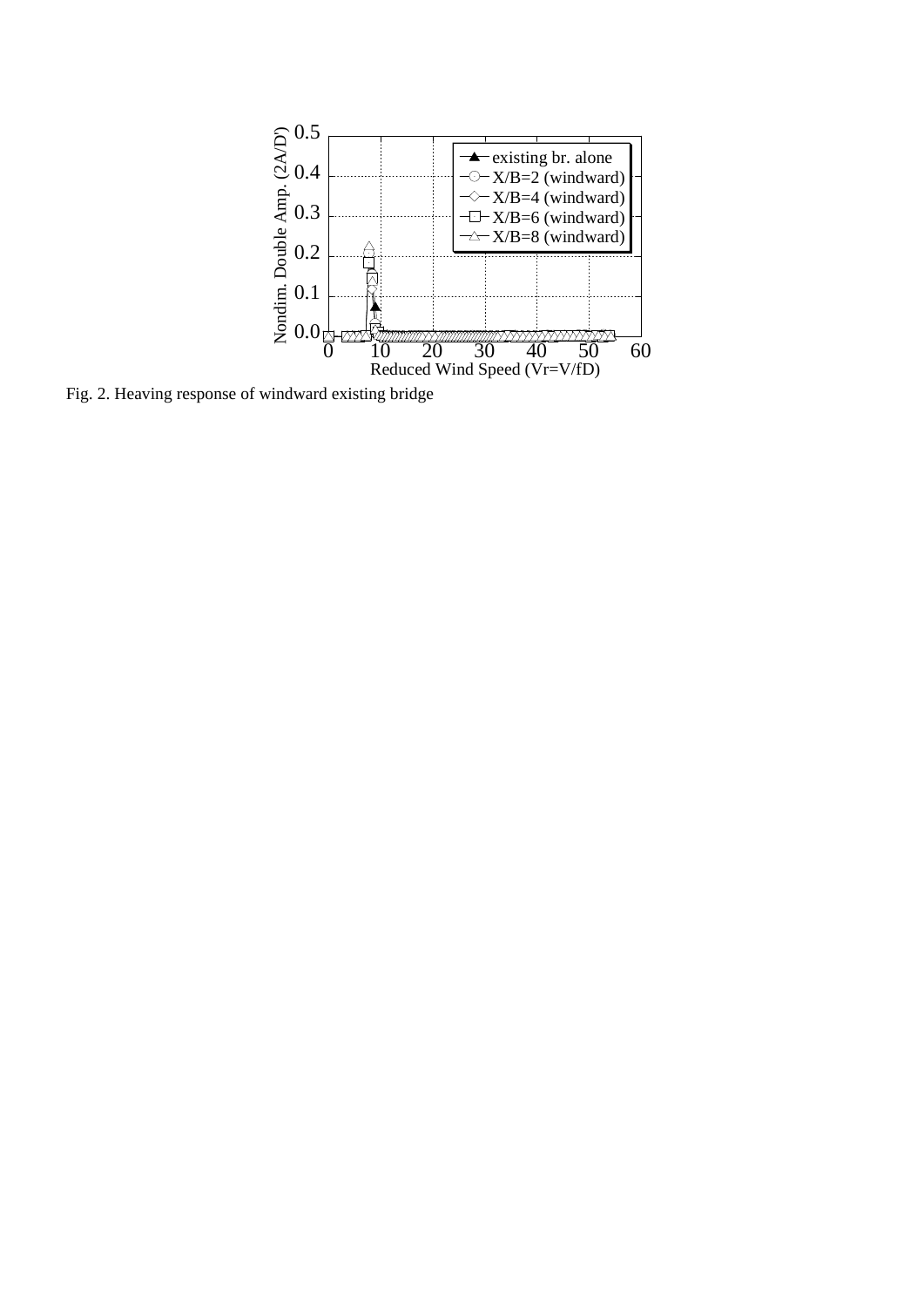

Fig. 3. Heaving response of windward new bridge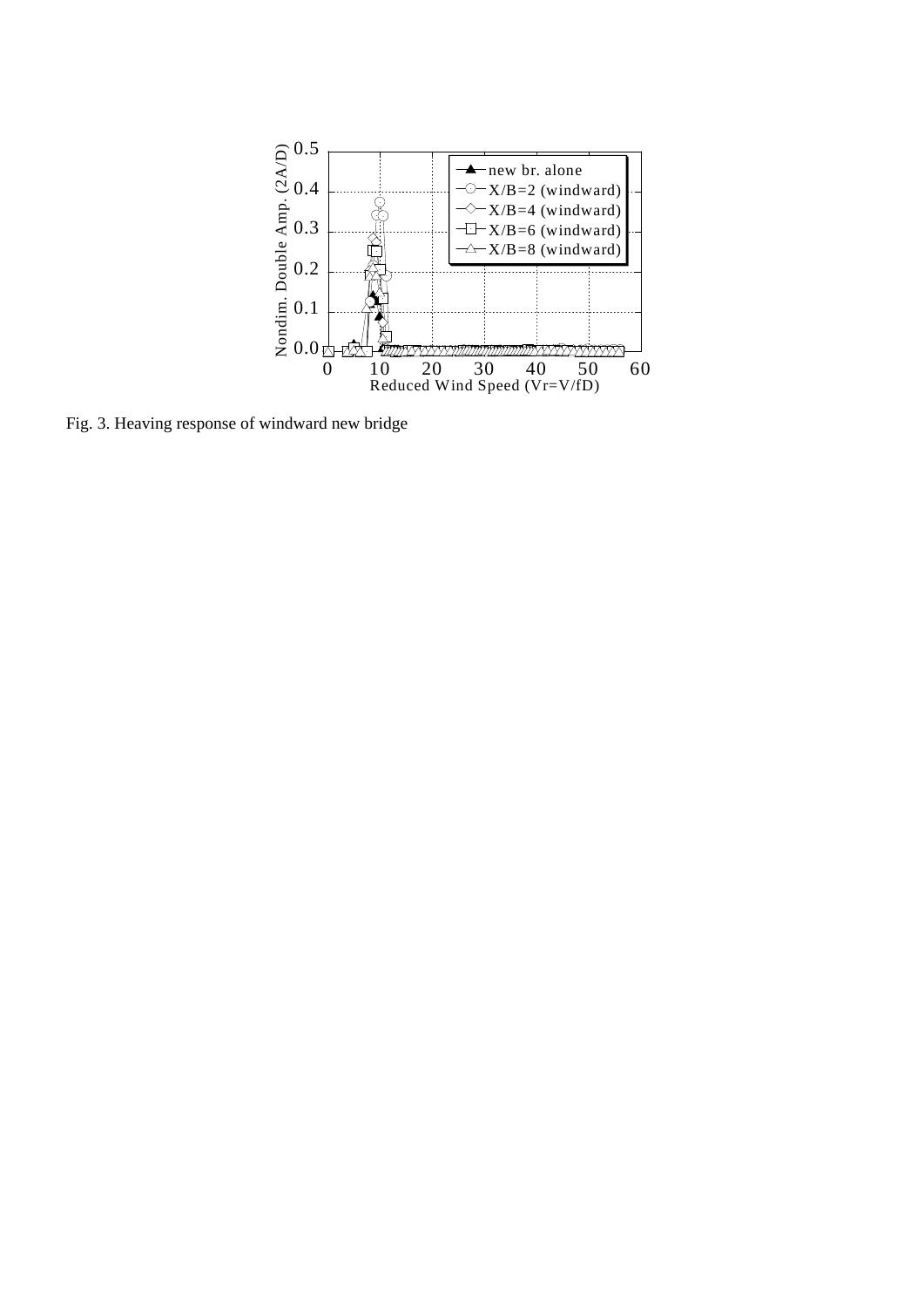

Fig. 4. Maximum heaving response amplitude of windward bridge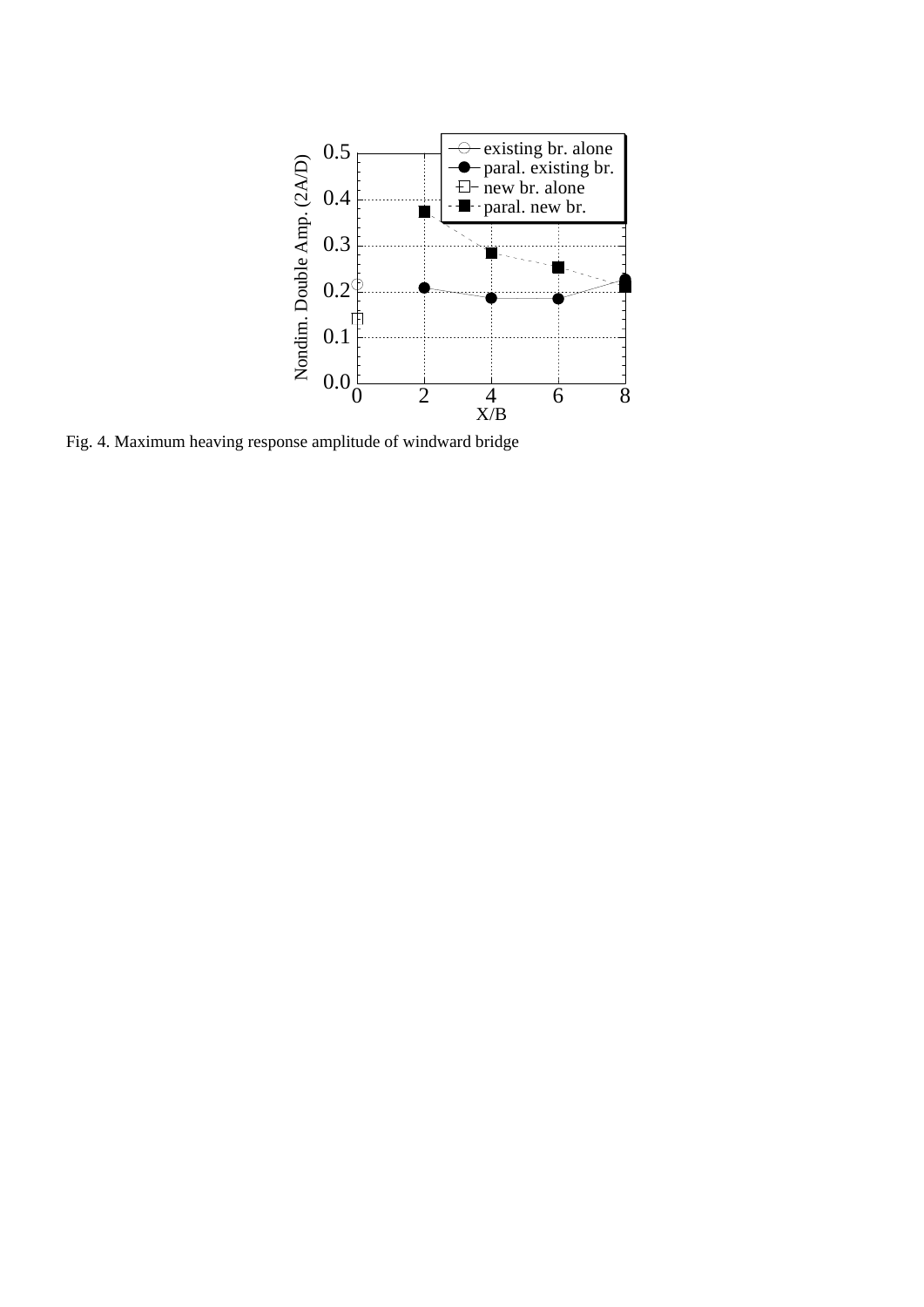

Fig. 5. Heaving response of leeward existing bridge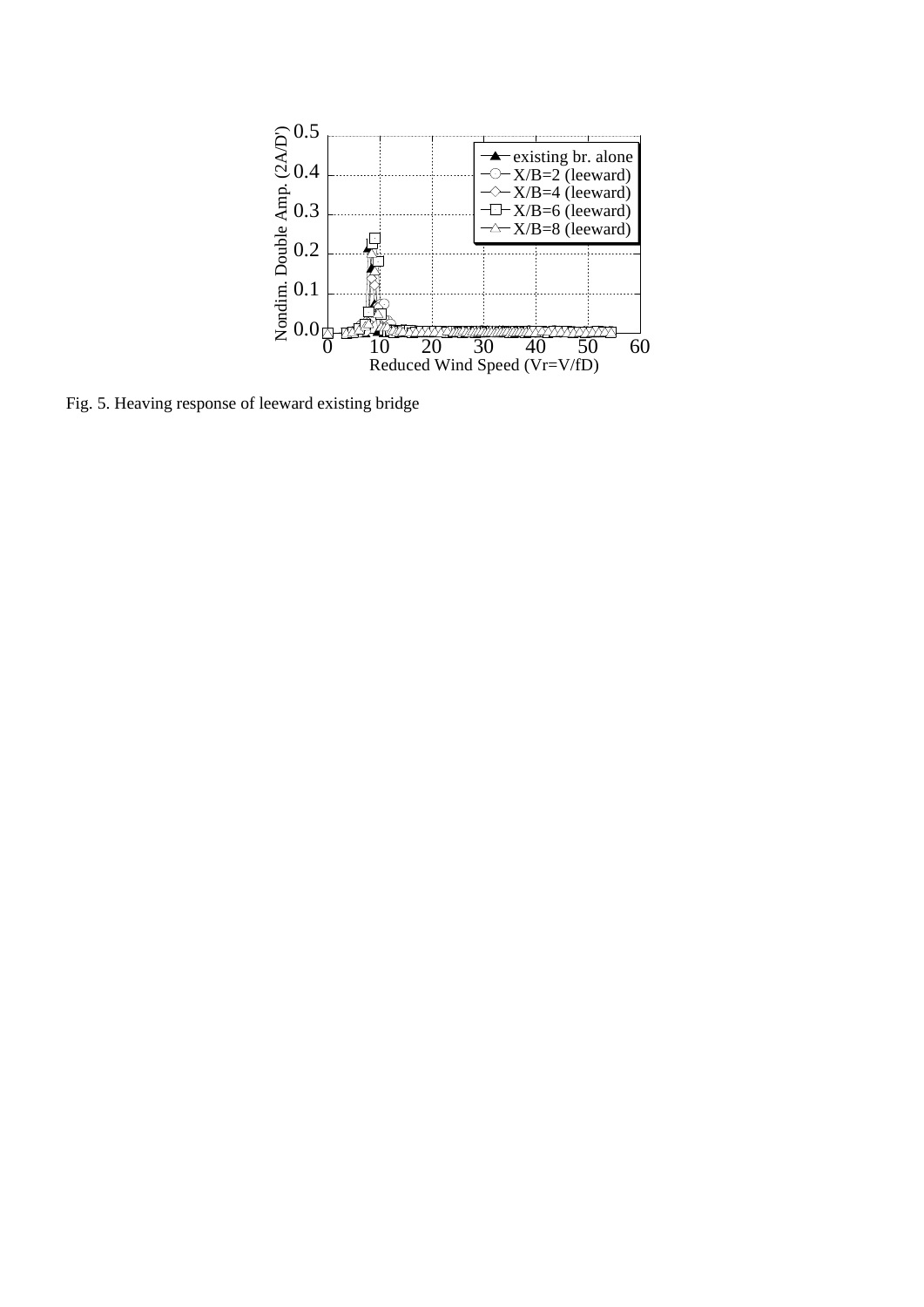

Fig. 6. Heaving response of leeward new bridge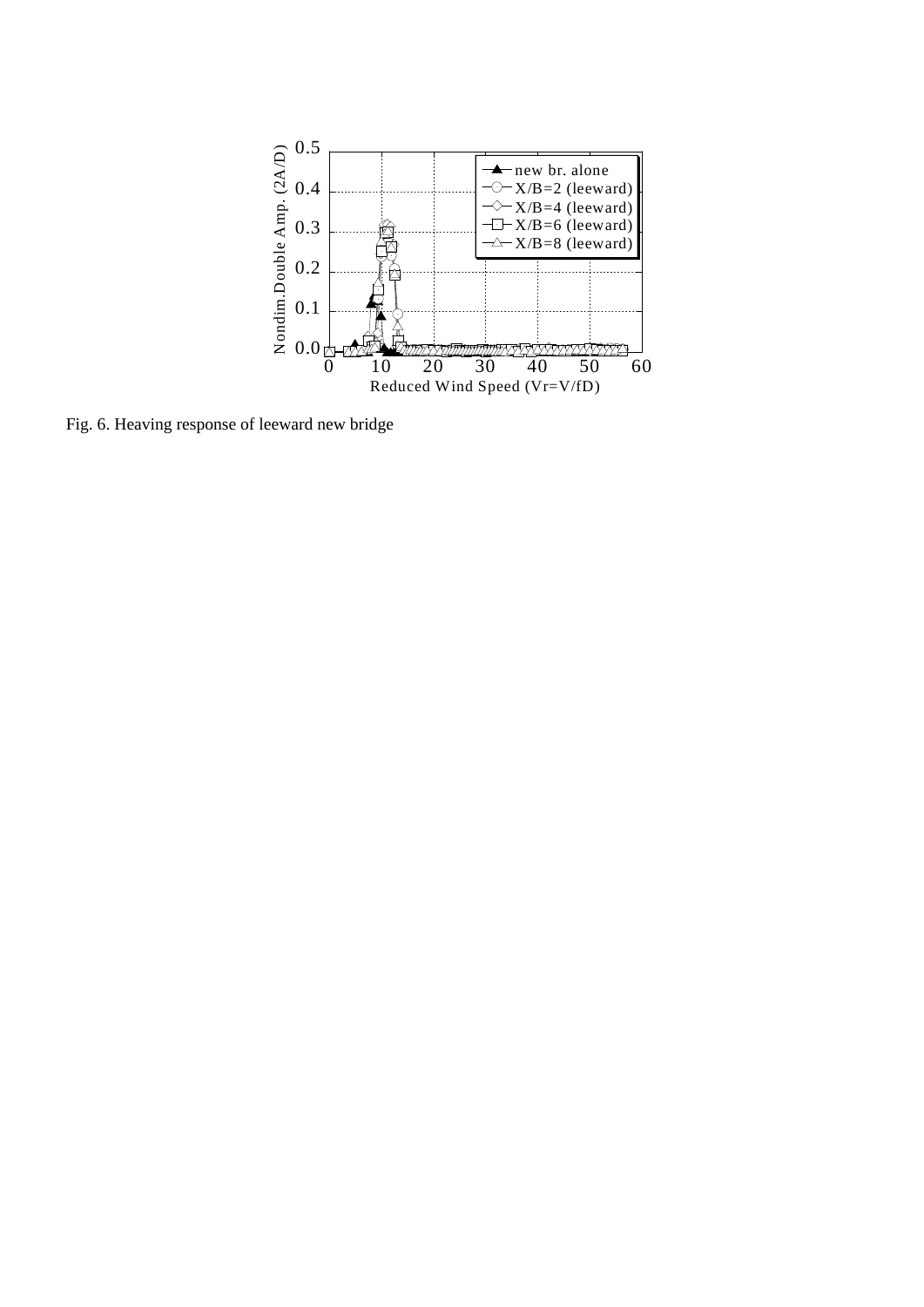

Fig. 7. Maximum heaving response amplitude of leeward bridge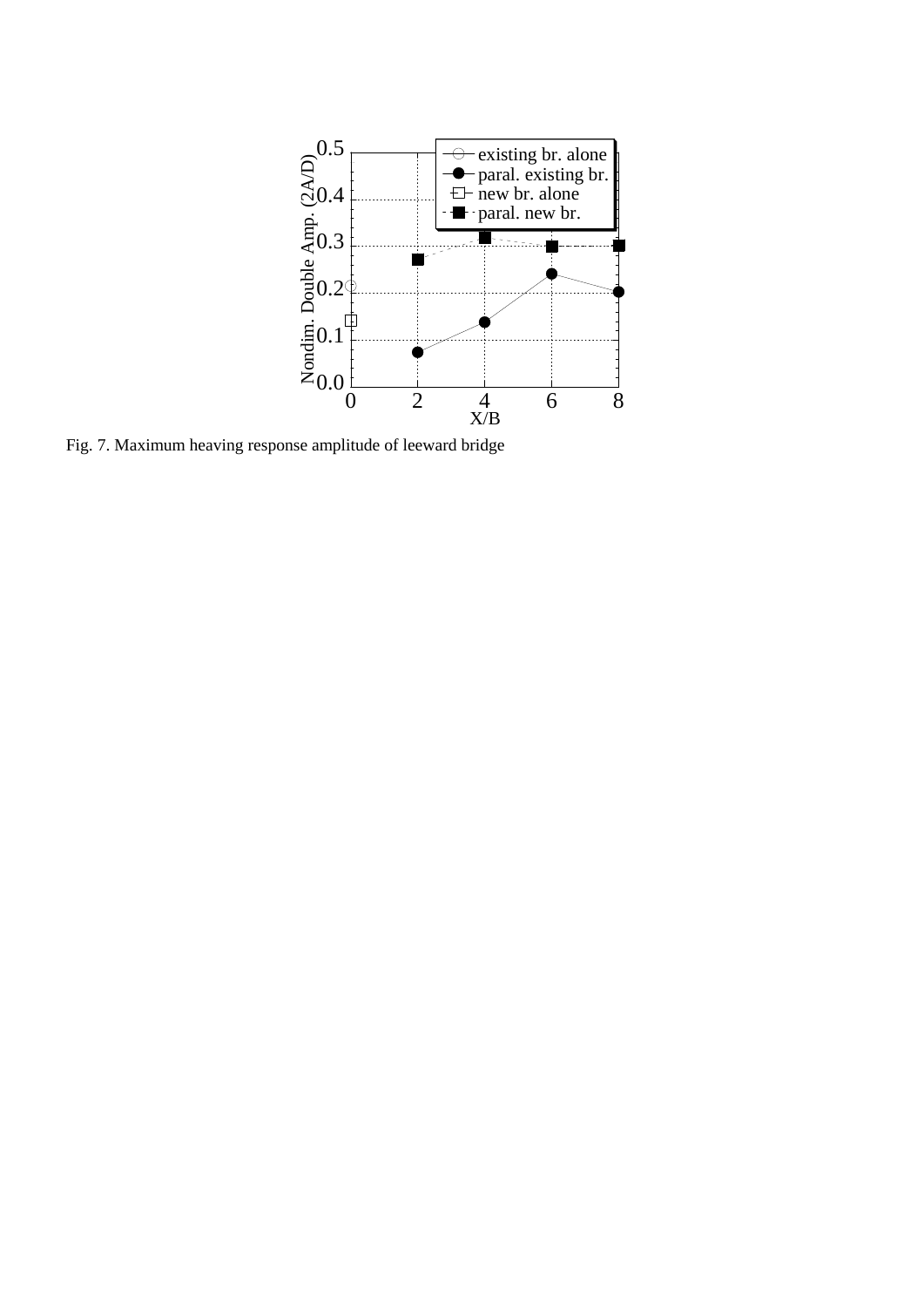

Fig. 8. Torsional response of windward new bridge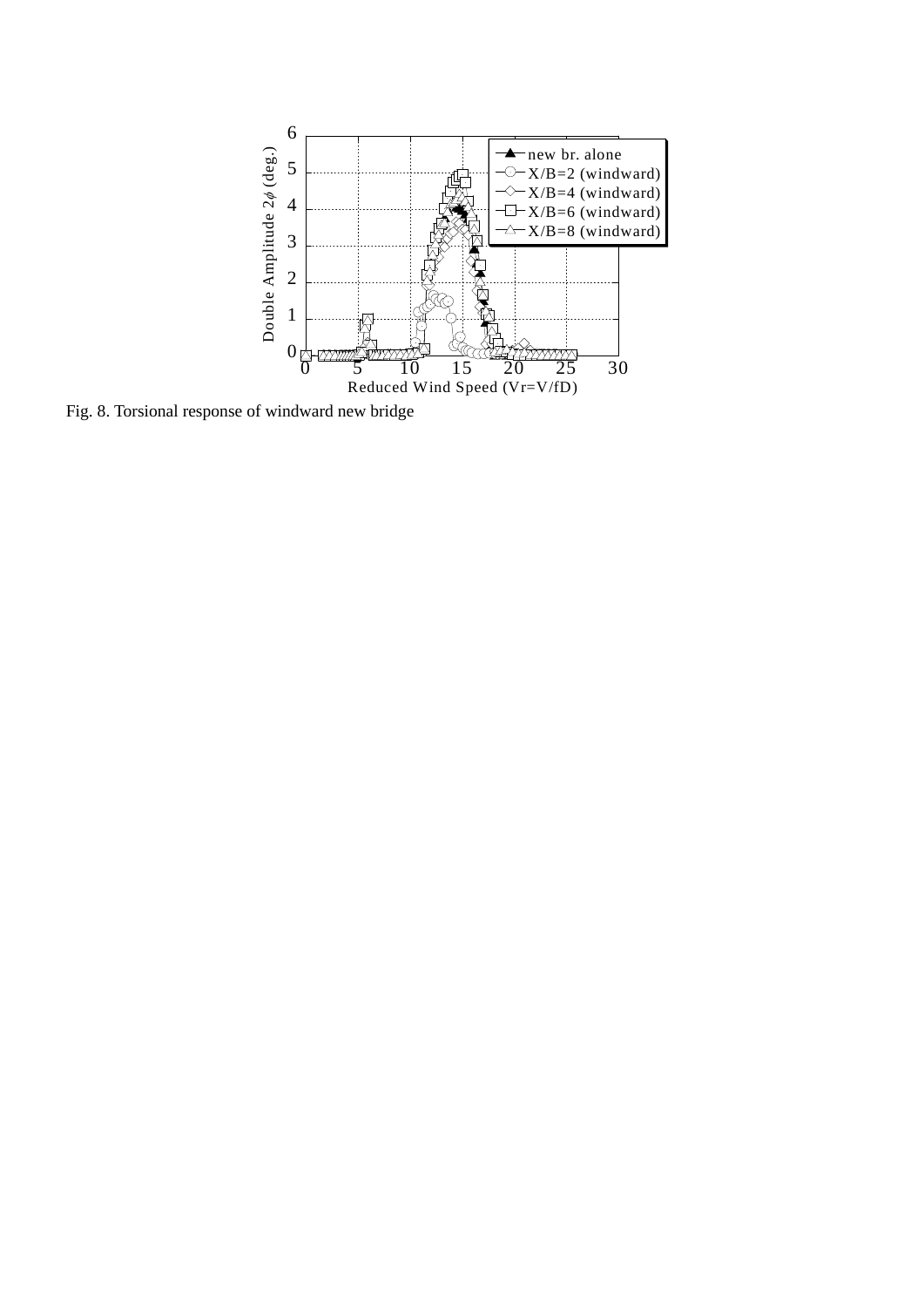

Fig. 9. Torsional response of leeward new bridge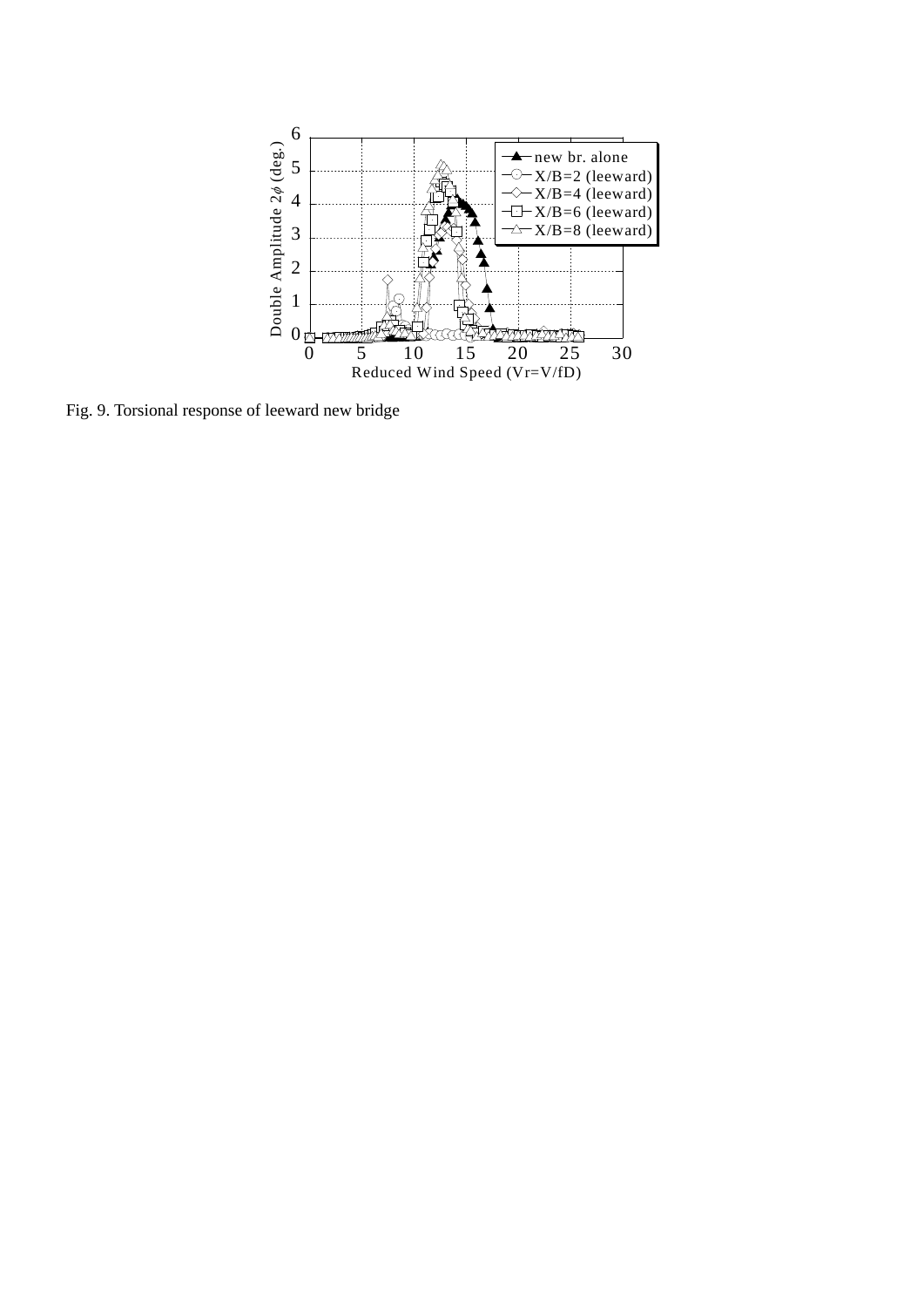

Fig. 10. Heaving response time history of parallel bridges when the windward new bridge motion was restricted  $(X/B = 2, Vr = 7.9)$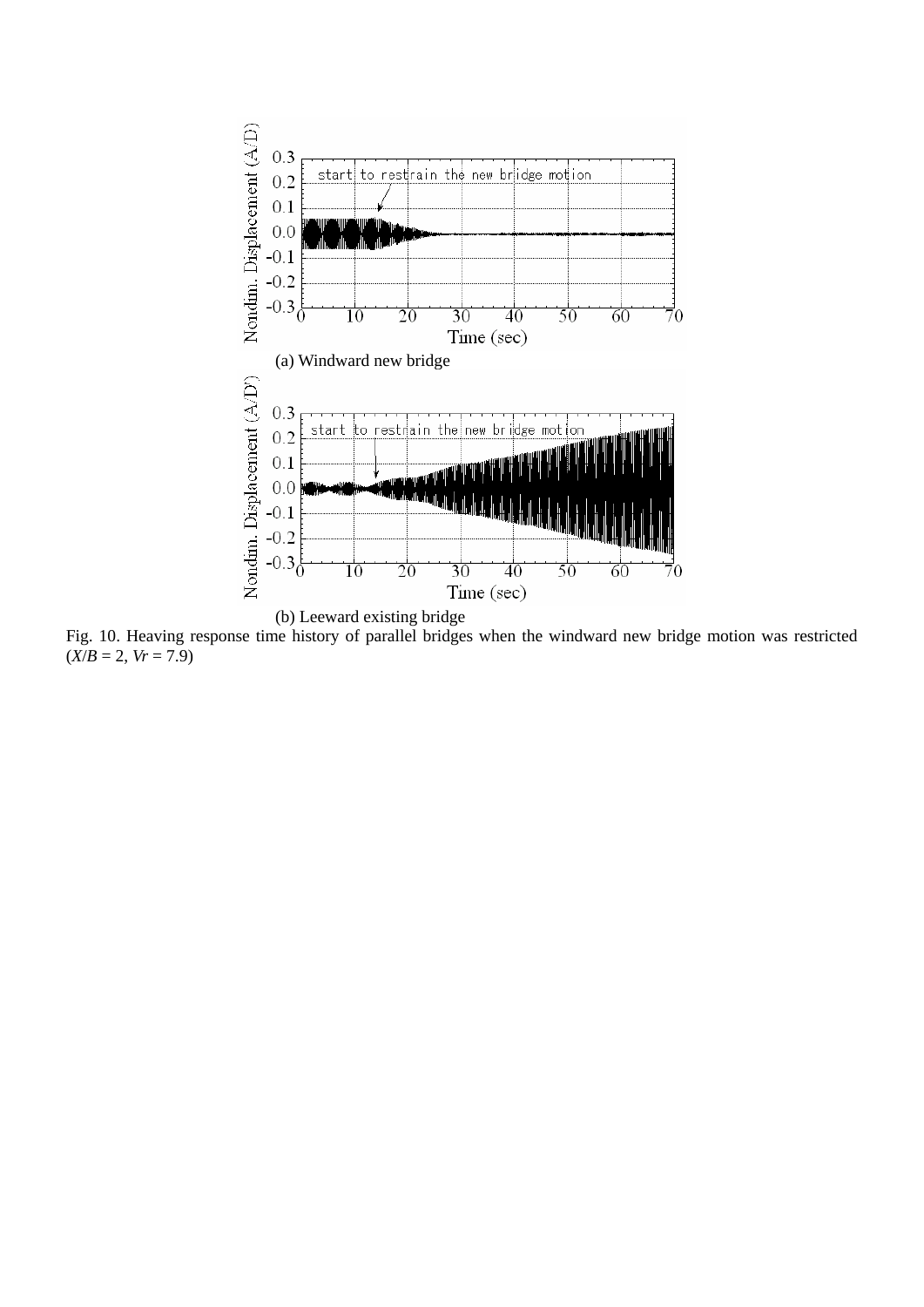

Fig. 11. Heaving response time history of parallel bridges when the windward new bridge motion was restricted  $(X/B = 4, Vr = 7.9)$